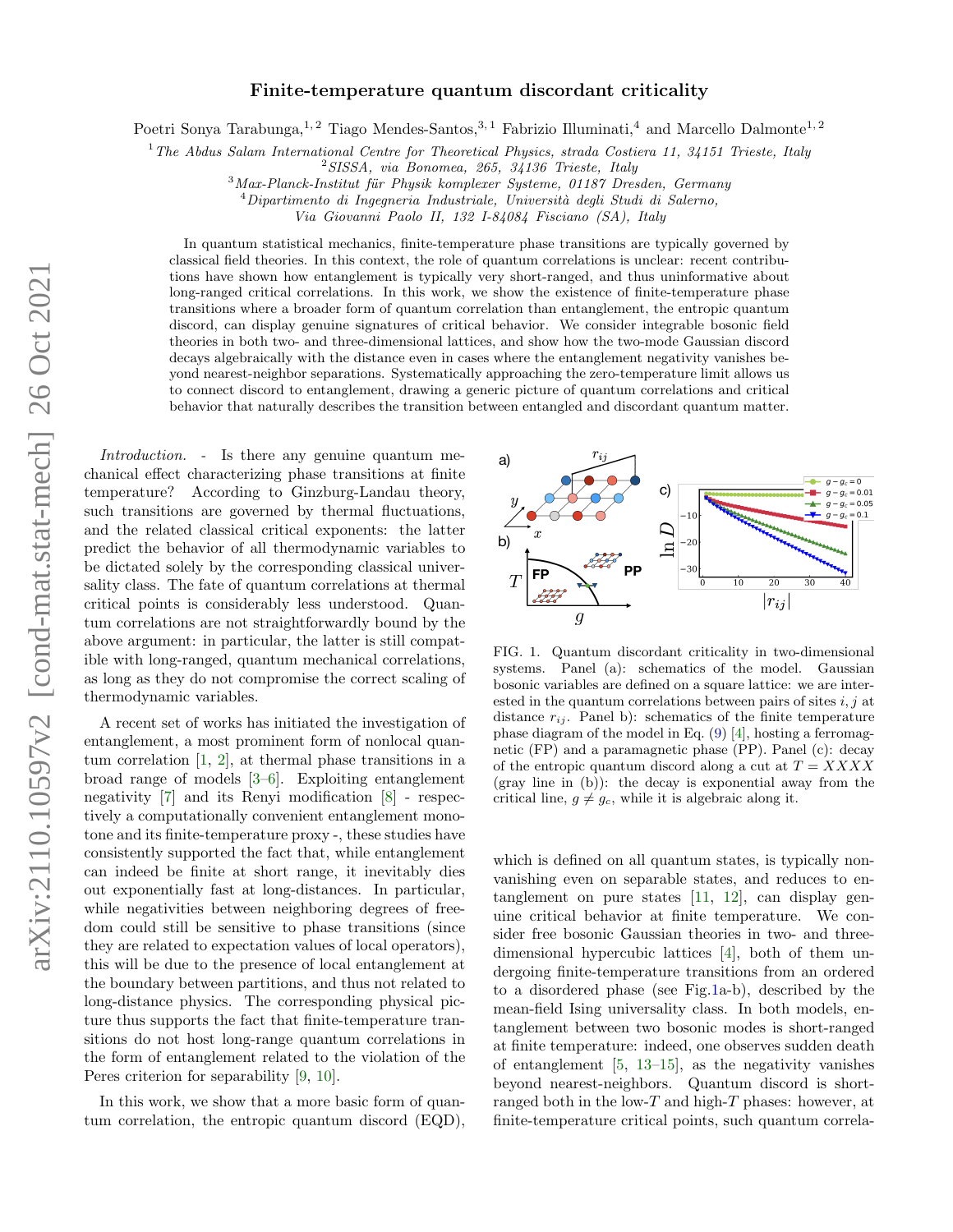tions become quasi-long-ranged. In both 2D and 3D, the EQD between distant bosonic modes displays a powerlaw decay, a hallmark of critical behavior (see Fig[.1c](#page-0-0)). In the 2D case, we also observe that the EQD obeys universal scaling collapse, which is governed by the critical exponent  $\nu$  - signalling that, remarkably, such genuine quantum correlations are governed by the same critical exponent as the correlation length. We deem this framework quantum discordant criticality (QDC).

Before embarking in a detailed description of the results, it is useful to provide a qualitative picture of our findings. Differently from entanglement, the EQD characterizes the degree of incompatibility between classical and quantum correlation functions, irrespective of separability criteria. This implies that, while at a finitetemperature critical point one can typically describe the state of two distant degrees of freedom A and B by a separable (i.e. unentangled) density matrix, yet the latter can display a genuine quantum character: at odds with classical correlations, the mutual information obtained by a collective measurement of the global system AB is different from the one obtained by measuring subsystems A and B in sequence. Quantum discordant criticality thus emphasizes the role of sensitivity to measurements, rather than that of separability (which is instead pivotal in entanglement-driven quantum phase transitions), and captures aspects complementary to other general quantum features, such as quantum coherence [\[16\]](#page-4-14), that depend on the choice of the local reference basis.

Entropic quantum discord. - We first review some general properties of quantum discord, and of the models we are considering in the present work. In classical information theory, the amount of correlations between two classical random variables X and Y can be quantified by their mutual information, defined as

<span id="page-1-0"></span>
$$
I(X:Y) = H(X) + H(Y) - H(X,Y), \tag{1}
$$

where  $H(X) = -\sum_{x} p_X(x) \log p_X(x)$  is the classical Shannon entropy and  $H(X, Y)$  is the joint entropy for  $X$  and  $Y$ . Equivalently, we can express Eq. [1](#page-1-0) in terms of the conditional entropy  $H(X|Y)$  as

<span id="page-1-1"></span>
$$
J(X:Y) = H(X) - H(X|Y).
$$
 (2)

That the two quantities defined in Eq. [1](#page-1-0) and Eq. [2](#page-1-1) are classically equivalent follows from Bayes rule,  $p_{X|Y}$  =  $p_{X,Y}/p_Y$ .

The situation is different for quantum systems. The quantum analogue of the mutual information for a a bipartite quantum system AB can be defined as

$$
I(\rho_{AB}) = S(\rho_A) + S(\rho_B) - S(\rho_{AB}), \tag{3}
$$

where  $S(\rho) = -\text{tr}(\rho \log \rho)$  is the von Neumann entropy of the density matrix  $\rho$ . The quantum mutual information measures the total (quantum and classical)

amount of correlation present in a quantum state. On the other hand, the quantum version of  $J(X:Y)$  is obtained by considering the conditional state of subsystem A after a measurement is performed on subsystem B. Let us denote by  $\{\Pi_j^B\}$  a positive operator-valued measurement (POVM) describing a generalized measurement performed on B. The quantum conditional entropy after the measurement is given by

$$
S_{\Pi}(\rho_{A|B}) = \sum_{i} p_i S(\rho_{A|i}), \qquad (4)
$$

where  $p_i = \text{tr}(\rho_{AB}\Pi_i^B)$  and  $\rho_{A|i} = \text{tr}_B(\rho_{AB}\Pi_i^B)/p_i$ . The quantum version of  $J(X:Y)$  then reads

$$
J_{\Pi}(\rho_{AB}) = S(\rho_A) - S_{\Pi}(\rho_{A|B}).
$$
 (5)

At variance with the classical case, in general the quantum versions of  $I(\rho_{AB})$  and  $J(\rho_{AB})$  are not equivalent. Such difference arises due to quantum effects, and can be exploited to measure quantum correlations in the system. This difference has been named entropic quantum discord [\[11,](#page-4-9) [12\]](#page-4-10), and is formally defined as

$$
D(\rho_{AB}) = I(\rho_{AB}) - \max_{\{\Pi_j^B\}} J_{\Pi}(\rho_{AB})
$$
  
=  $S(\rho_B) - S(\rho_{AB}) + \min_{\{\Pi_j^B\}} S_{\Pi}(\rho_{A|B}),$  (6)

whereas the classical correlation reads

<span id="page-1-2"></span>
$$
C(\rho_{AB}) = S(\rho_A) - \max_{\{\Pi_j^B\}} S_{\Pi}(\rho_{A|B}),\tag{7}
$$

where the optimization is taken over the set of all possible POVM measurements on subsystem B.

Quantum discord is able to measure quantum correlations not captured by entanglement, in a sense that it can be present even in separable mixed states. The states with vanishing quantum discord are called classicalquantum states, and take the form

$$
\rho_{cq} = \sum p_i |A_i\rangle \langle A_i| \otimes \rho_{Bi}, \qquad (8)
$$

where  $\{A_i\}$  forms an orthonormal basis for subsystem A and  $\rho_{Bi}$  are generic states of subsystem B.

It is important to remark that the EQD is in general asymmetric in  $A$  and  $B$  and as such represents the weakest and at the same time the broadest element in the hierarchy of nonlocal quantum correlations; indeed, while all entangled states have necessarily nonzero discord, the opposite does not hold, as the set of classical-quantum states forms a zero-measure subset of the set of all separable mixed states [\[17\]](#page-4-15). EQD reduces to entanglement on pure states (and thus vanishes on product states); moreover, it vanishes identically on classical states, thus providing a bona fide measure of quantumness.

Concerning the relation with coherence, it is immediate to see from the definitions that a bipartite state has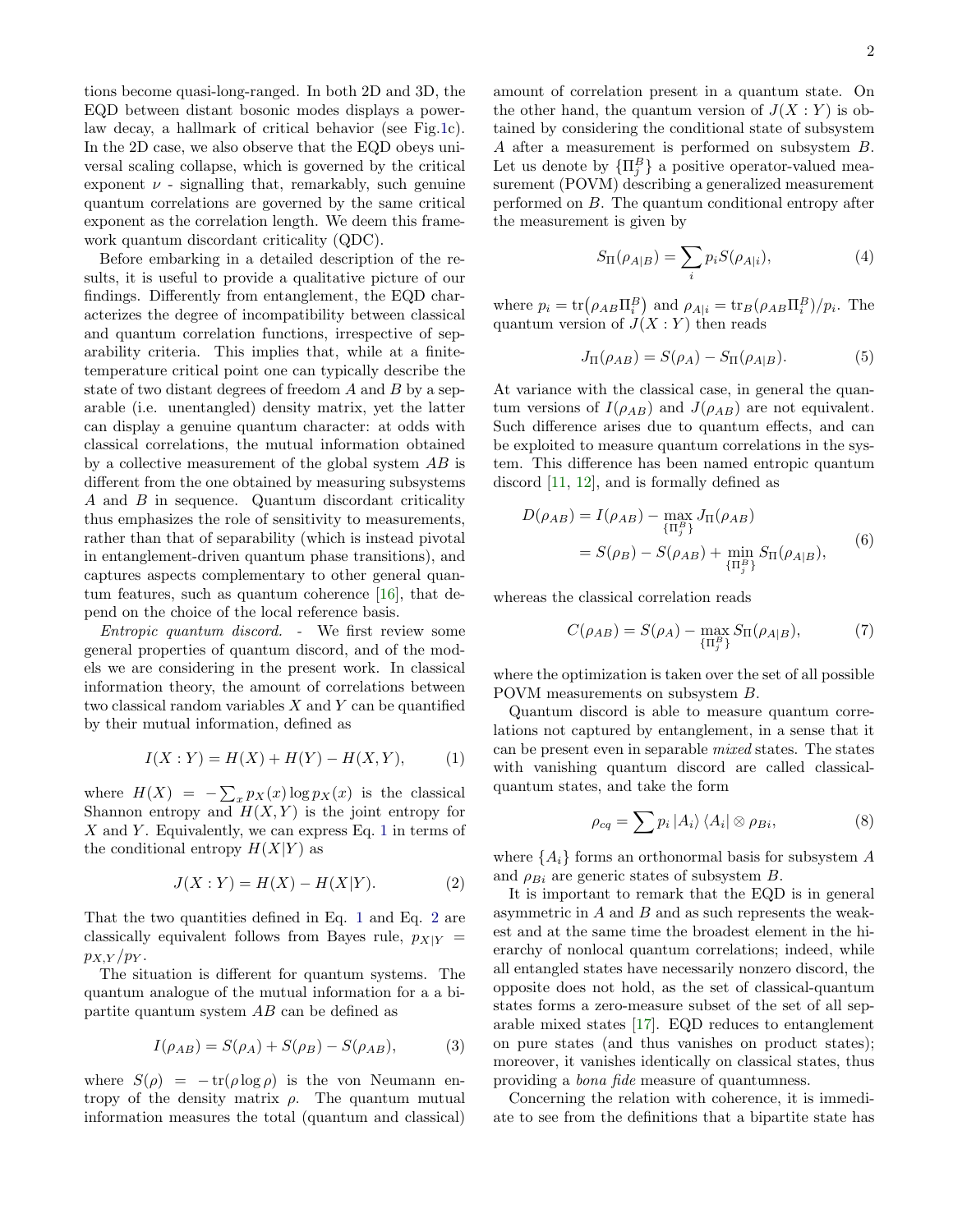vanishing discord if and only if the local reductions (reduced states of the subsystems) are incoherent. In other words, coherence in some local basis is a necessary and sufficient condition for a nonvanishing bipartite discord [\[18,](#page-4-16) [19\]](#page-4-17), reflecting the intuitive notion that classicality is intimately related to the absence of quantum superpositions in a specific local reference frame.

The role of the EQD in many-body systems has been discussed in several contexts [\[20\]](#page-4-18), and particularly for spin systems [\[21–](#page-4-19)[24\]](#page-4-20). For the case of thermal phase transitions, the EQD was investigated in Refs. [\[25–](#page-4-21)[29\]](#page-5-0). The EQD exhibits a finite-temperature crossover with universal scaling behavior in the quantum critical fan region associated with a one-dimensional quantum critical point [\[28\]](#page-5-1). Furthermore, for spin models, the scaling of the two-site EQD is similar to the one of two-body correlation functions; For instance [\[30\]](#page-5-2), the EQD decays polynomially in gapless (critical) ground-state systems in one dimension [\[31\]](#page-5-3). In contrast, the pairwise concurrence [\[1\]](#page-4-0) and the two-body negativity [\[4\]](#page-4-8) typically decay exponentially with the distance.

Model Hamiltonian and phase diagram. - We consider a specific model, introduced in Ref. [\[4\]](#page-4-8), describing a ensemble of Gaussian bosonic variables  $(\pi_{\vec{r}}, \phi_{\vec{r}})$  arranged on hypercubic lattices. The system Hamiltonian reads

<span id="page-2-0"></span>
$$
H = \frac{1}{2} \sum_{\vec{r}} \left( \pi_{\vec{r}}^2 + m^2 \phi_{\vec{r}}^2 \right) + \frac{1}{2} \sum_{\langle \vec{r}, \vec{r}^{\prime} \rangle} K \left( \phi_{\vec{r}} - \phi_{\vec{r}^{\prime}} \right)^2, \quad (9)
$$

defined on a d-dimensional cubic lattice of N sites with periodic boundary conditions imposed on all spatial directions. The model can be regarded as a mean-field approximation of the transverse-field Ising model, where the Gaussian fluctuations are taken into account. It hosts a finite-temperature phase transition in the mean-field Ising universality class, related to the underlying  $\mathbb{Z}_2$  symmetry  $\phi \rightarrow -\phi$ , and it features a physical mass inversely proportional to the correlation length that obeys

$$
m(g) = \begin{cases} \sqrt{g - g_c} & \text{for } g > g_c \\ \sqrt{2(g_c - g)} & \text{for } g < g_c, \end{cases}
$$
 (10)

where  $g_c(T, K, m)$  is the critical point, that is a function of  $K, m$  and the temperature  $T$ .

The equilibrium thermal states of the model are Gaussian states, i.e. they are completely characterized by the covariance matrix  $\sigma$ , that can be computed analytically from the two-point correlation functions (See Ref. [\[3,](#page-4-2) [32\]](#page-5-4)). The covariance matrix can be conveniently expressed as

$$
\sigma = \begin{pmatrix} a & 0 & c & 0 \\ 0 & a & 0 & d \\ c & 0 & a & 0 \\ 0 & d & 0 & a \end{pmatrix}, \tag{11}
$$

with  $a = \sqrt{\sigma_{\phi}(0)\sigma_{\pi}(0)}$ ,  $c = \sigma_{\phi}(\vec{r} - \vec{r}')\sqrt{\sigma_{\pi}(0)/\sigma_{\phi}(0)}$  and

 $d = \sigma_{\pi}(\vec{r} - \vec{r}')\sqrt{\sigma_{\phi}(0)/\sigma_{\pi}(0)}$ , where  $\sigma_{\phi(\pi)}$  are two-body correlation function of the field  $\phi(\pi)$ .

The entanglement properties of the model have been characterized in Ref. [\[4\]](#page-4-8). Short-range entanglement is still sensitive to the transition: in particular, the area law coefficient of the entanglement negativity is singular at the critical point. However, this behavior can be traced back to the fact that boundary terms are very sensitive to local correlation functions. Most importantly, entanglement related to violations of the positive-partial transpose criterion is insensitive to long-distance critical properties. Indeed, by considering a suitable tripartite Renyi negativity that allows to trace out such local terms, it has been shown that there is no residual long-range entanglement at the transition [\[4\]](#page-4-8). Similarly, two-mode negativity is exponentially decaying (if not exactly vanishing) as a function of the distance between the modes for any temperature. These facts illustrate how entanglement related to violations of the positive-partial transpose criterion is short ranged, and thus, unrelated to the long-range nature of correlations at criticality. Similar results have also been observed in the context of the 2D quantum Ising model [\[6\]](#page-4-3).

Gaussian quantum discord. - The evaluation of the EQD is a difficult task in general, due to the need to optimize over the set of all possible measurements. Indeed, it has been shown that computing the EQD in a generic quantum system is NP-complete [\[33\]](#page-5-5). On the other hand, in the case of Gaussian states, if one restricts to generalized Gaussian measurements, the corresponding Gaussian quantum discord is computable [\[34,](#page-5-6) [35\]](#page-5-7). It has been later shown that the Gaussian discord is in fact optimal and thus coincides with the exact EQD for all two-mode Gaussian states [\[36\]](#page-5-8).

Consider then a two-mode Gaussian state  $\rho_{AB}$ , which is completely characterized by its covariance matrix  $\sigma$ whose elements are  $\sigma_{ij} = \text{tr}(\rho_{AB} \{R_i R_j \}_+)$ , where  $R =$  $(q_A, p_A, q_B, p_B)$  is the vector of the canonical quadrature operators. The covariance matrix can always be brought to a standard form by means of local unitary transformations:

$$
\sigma = \begin{pmatrix} \alpha & \gamma \\ \gamma^T & \beta \end{pmatrix},\tag{12}
$$

where  $\alpha = \text{diag}(a, a), \ \beta = \text{diag}(b, b), \text{and } \gamma =$  $diag(c, d)$ . This state is fully specified by its symplectic invariants:  $A = \det \alpha$ ,  $B = \det \beta$ ,  $C = \det \gamma$ , and  $\tilde{D} = \det \sigma$  [\[37\]](#page-5-9). Due to the invariance of the discord under local unitaries, we can work with  $\sigma$  in the standard form, and the discord can be expressed in terms of the four symplectic invariants.

A Gaussian POVM measurement on mode B can be described by  $\Pi_B(\eta) = \pi^{-1} \hat{W}_B(\eta) \Pi_0^B \hat{W}_B^{\dagger}(\eta)$ ,  $\int d^2\eta \Pi^B(\eta) = 1$ , where  $\hat{W}_B(\eta)$  is the Weyl operator and  $\Pi_0^B$  is the density matrix of a pure, single-mode Gaussian state, whose covariance matrix is denoted as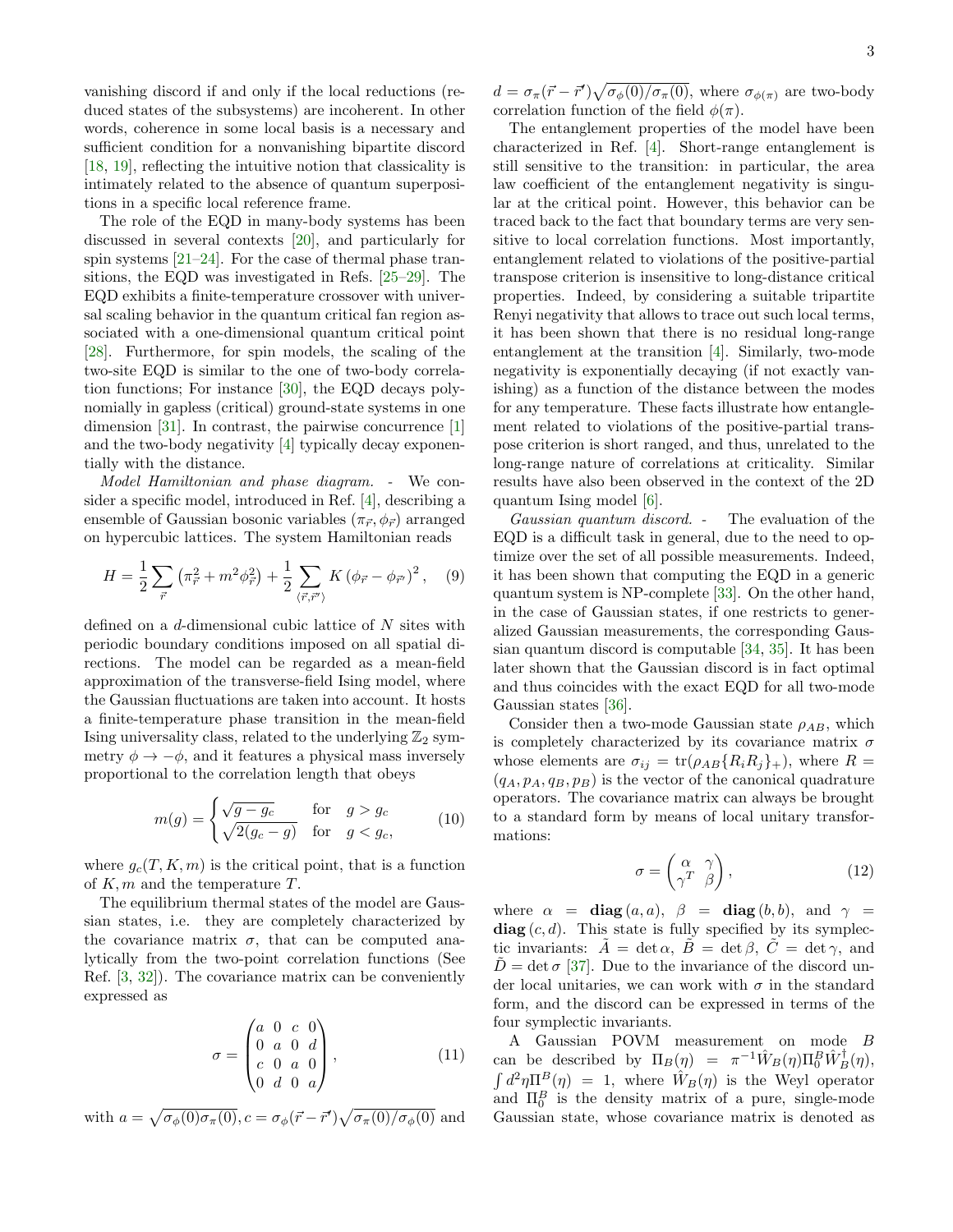

<span id="page-3-0"></span>FIG. 2. Behavior of (a) the quantum discord and (b) the classical correlations on a 2D lattice between two modes placed on sites at distances  $r = 1, 2, 3$  as a function of  $g - g_c$  at  $T = 0.2$  for  $N = 1000 \times 1000$  sites. Behavior of the (c) quantum discord and (d) classical correlation close to the critical point at  $r=1$ .

 $\sigma_0$ . After the measurement described by  $\Pi_B(\eta)$ , the covariance matrix of the conditional state is given by  $\epsilon = \alpha - \gamma(\beta + \sigma_0^{-1})\gamma^T$ , which is, remarkably, independent of the measurement outcome. Thus, the Gaussian discord can be simply written as

<span id="page-3-1"></span>
$$
D(\rho_{AB}) = f\left(\sqrt{\tilde{B}}\right) - f(\nu_{-}) - f(\nu_{+}) + \inf_{\sigma_{0}} f\left(\sqrt{\det\epsilon}\right),
$$
  
where  $f(x) = \left(\frac{x+1}{2}\right) \log\left(\frac{x+1}{2}\right) - \left(\frac{x-1}{2}\right) \log\left(\frac{x-1}{2}\right)$  and

where  $f(x) = (\frac{2}{2}) \log(\frac{2}{2})$  ( $\frac{2}{2} \log(\frac{2}{2})$  and<br>the symplectic eigenvalues of  $\sigma$  are given by  $\nu_{\pm}^2$  =  $\frac{1}{2} \left( \Delta \pm \sqrt{\Delta^2 - 4\tilde{D}} \right)$  with  $\Delta = \tilde{A} + \tilde{B} + 2\tilde{C}$ .

 $Discordant$  quantum criticality: short-distance properties. - We are now in a position to characterize the phase diagram of Eq. [\(9\)](#page-2-0) using the EQD. We will start from the 2D case, and set  $K = 1$  as energy unit.

We first focus on discord at fixed distance: this is a useful check to understand whether the EQD is sensitive to the same type of short-range correlations as the negativity is - a sanity check before moving to investigate the long-range behavior. In Fig. [2a](#page-3-0), we report the behavior of the EQD for inter-site distances  $r = 1, 2, 3$  in a system of  $N = 10^6$  sites: all cases are characterized by a local maximum at  $g = g_c$ , similarly to classical correlations (Fig. [2b](#page-3-0)). In Fig. [2c](#page-3-0),d, we compare the approach to criticality of the quantum discord  $D$  (Eq. [13\)](#page-3-1) and the classical correlations C (Eq. [7\)](#page-1-2) at  $r = 1$ : while classical correlations diverge, the EQD remains finite, scaling as  $D \sim |t|$ , where |t| is either  $g - g_c$  or  $T - T_c$ . This signals the fact that the latter carries qualitatively different information with respect to classical correlations only. This is confirmed further by the finite-size scaling collapse [\[32\]](#page-5-4), that is reminiscent of the one found for the negativity in Ref. [\[4\]](#page-4-8). 61.8  $\theta = g_c$ <br>
and  $\theta = g_c$ <br>
and  $\theta = g_c$ <br>
and  $\theta = g_c$ <br>
and the case of the end of the spatial set of the case of the case of the short distances, the short of (b) and the case of the signature of (b) the short distance (b)

Discordant quantum criticality: long-distance proper-



<span id="page-3-2"></span>FIG. 3. (a) Decay of the entropic quantum discord on a 2D lattice at the critical point. (b) Behavior of discord length  $\xi_D$ near the critical point for  $g(T_c = 0.4)$ . The red dashed line is the power law fit  $\xi_D = a_{\pm} |T - T_c|^{-\nu_D}$ . We find the power law exponent to be  $\nu_D = 0.487 \pm 0.017$ , close to  $\nu = 1/2$  for the classical correlation length in the mean-field Ising universality class.

the long-distance decay of the EQD is fundamentally distinct from that of the entanglement negativity. In Fig. [1c](#page-0-0), we show the decay of  $D$  versus distance for several values of g for the 2D model.

Away from the critical point, the EQD vanishes exponentially with the distance:  $D(r) \sim e^{-r/\xi_D}$ , where we have introduced the *discord length*  $\xi_D$  which plays a similar role as the physical correlation length. We see that the discord length is diverging as we move towards the critical point, similarly to the physical correlation length. At the critical point, both 2D and 3D models display a characteristic power law decay, as shown in Fig. [3.](#page-3-2) In the same range of parameters, the negativity vanishes beyond a few sites. We point out that, in addition to the EQD, the geometric discord, defined as a suitable distance from the set of classical-quantum states, also displays similar signatures of the critical behavior [\[32\]](#page-5-4).

We find worth commenting now on the potential generality of quantum discordant criticality (QDC). Based on our results and on general considerations applicable also to spin- $1/2$  systems [\[16,](#page-4-14) [30\]](#page-5-2), we envision two likely scenarios. In the first instance, QDC is a specific property of certain finite-temperature transitions. In the second one, QDC is widespread and in fact applicable to all finite-temperature transitions. Both scenarios require investigations going beyond classical field theory, calling for the development of a thermal field theory for phase transitions of quantum models at finite temperature (even if, remarkably, quantum correlations are still dictated by classically predictable critical exponents). The second scenario may potentially arise naturally in spin-1/2 systems (and thus extend to the 2D Ising model), the only case where the quantum discord - like entanglement - is directly tied to correlation functions: for instance, the EQD has been show to decay algebraically for critical phases in the 2D  $XY$  model [\[16\]](#page-4-14). While, from a many-body viewpoint, this second scenario would make the phenomenology we describe somehow less interesting with respect to the first one (even if it would remarkably enable an unbiased method to distinguish a purely clas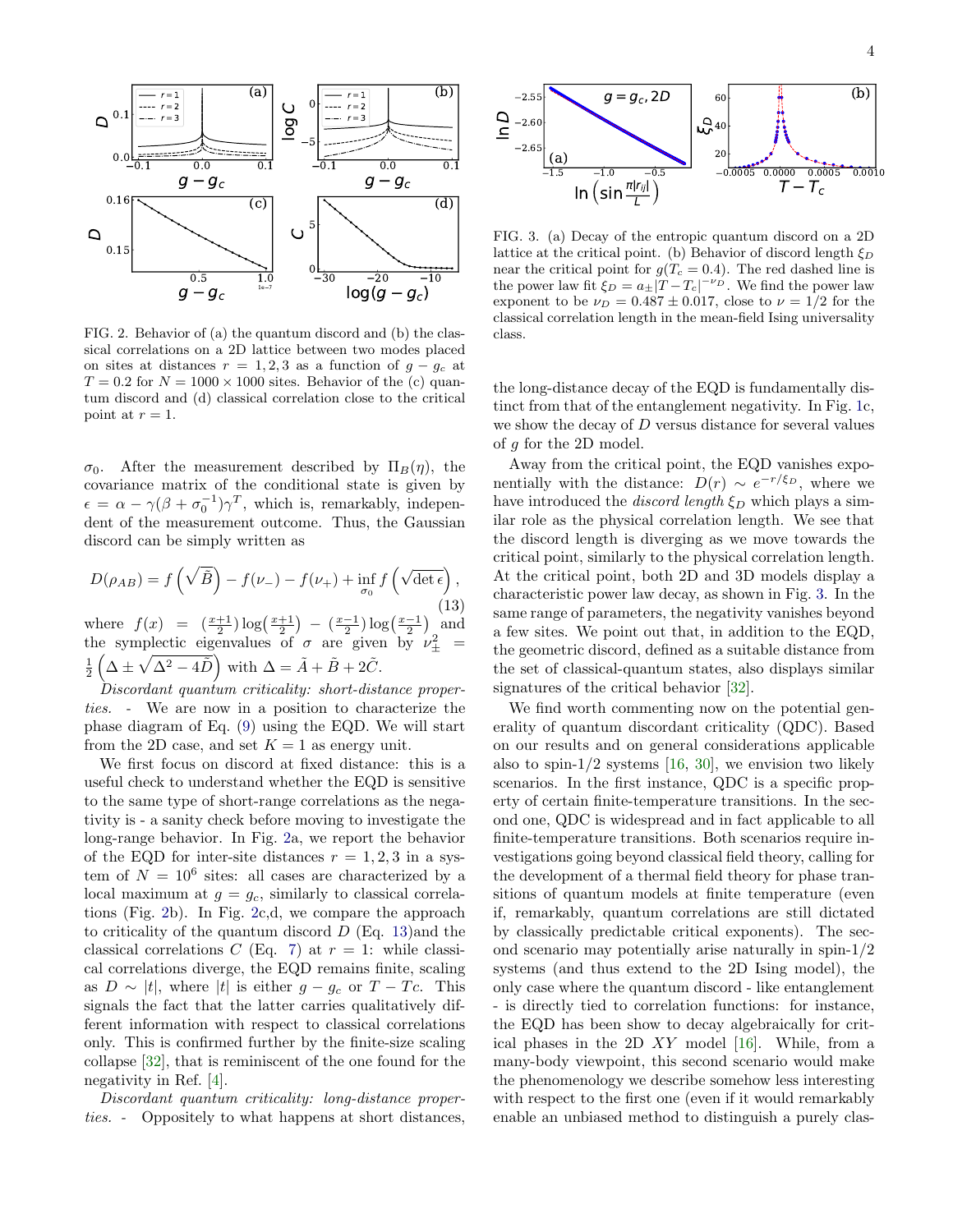sical transition from a finite-temperature transition in a quantum system), it would anyway uncover an unexpected, generic setting where to investigate the quantumto-classical crossover directly at the many-body level, under very minimal assumptions.

Conclusions and outlook. - We have reported evidence of genuine, operatively meaningful quantum correlations at thermal quantum phase transitions. In the context of Gaussian bosonic theories, we have shown how quantum discord can feature genuine critical behavior even in cases where stricter forms of quantum correlations - most notably, entanglement - are very shortranged. The phenomenology we describe does not rely on the system being at thermal equilibrium, so that it could be in principle adapted to search for signatures of quantum correlations in steady states of Liouville dynamics (where the role played by entanglement, if any, is unclear) [\[38\]](#page-5-10), possibly in combination with complementary aspects such as quantum coherence [\[16,](#page-4-14) [39\]](#page-5-11).

Acknowledgements. - We thank R. Fazio, T. Grover, T-C. Lu and T. Roscilde for discussions and feedback on the manuscript. This work is partly supported by the ERC under grant number 758329 (AGEnTh), by the MIUR Programme FARE (MEPH), and by European Union's Horizon 2020 research and innovation programme under grant agreement No 817482 (Pasquans). P.S.T acknowledges support from the Simons Foundation Award 284558FY19 to the ICTP. F. I. acknowledges support by MUR (Ministero dell'Università e della Ricerca) via project PRIN 2017 "Taming complexity via QUantum Strategies: a Hybrid Integrated Photonic approach" (QUSHIP) Id. 2017SRNBRK.

Note added: while this manuscript was in preparation, we became aware of a recent work by Ma and Sela [\[40\]](#page-5-12) that also discusses persistence of quantum correlations at finite temperature.

- <span id="page-4-0"></span>[1] L. Amico, R. Fazio, A. Osterloh, and V. Vedral, Entanglement in many-body systems, [Reviews of Modern](https://doi.org/10.1103/RevModPhys.80.517) Physics 80[, 517 \(2008\).](https://doi.org/10.1103/RevModPhys.80.517)
- <span id="page-4-1"></span>[2] N. Laflorencie, Quantum entanglement in condensed matter systems, [Physics Reports](https://doi.org/10.1016/j.physrep.2016.06.008) **646**, 1 (2016).
- <span id="page-4-2"></span>[3] T.-C. Lu and T. Grover, Singularity in entanglement negativity across finite-temperature phase transitions, [Phys](https://doi.org/10.1103/physrevb.99.075157)ical Review B 99[, 075157 \(2019\).](https://doi.org/10.1103/physrevb.99.075157)
- <span id="page-4-8"></span>[4] T. C. Lu and T. Grover, Structure of quantum entanglement at a finite temperature critical point, [Physical](https://doi.org/10.1103/PhysRevResearch.2.043345) [Review Research](https://doi.org/10.1103/PhysRevResearch.2.043345) 2, 043345 (2020).
- <span id="page-4-11"></span>[5] S. Wald, R. Arias, and V. Alba, Entanglement and classical fluctuations at finite-temperature critical points, [Journal of Statistical Mechanics: Theory and Experi](https://doi.org/10.1088/1742-5468/ab6b19)ment 2020[, 033105 \(2020\).](https://doi.org/10.1088/1742-5468/ab6b19)
- <span id="page-4-3"></span>[6] K.-H. Wu, T.-C. Lu, C.-M. Chung, Y.-J. Kao, and T. Grover, Entanglement renyi negativity across a finite temperature transition: A monte carlo study, [Physical](https://doi.org/10.1103/physrevlett.125.140603)

Review Letters 125[, 140603 \(2020\).](https://doi.org/10.1103/physrevlett.125.140603)

- <span id="page-4-4"></span>[7] G. Vidal and R. F. Werner, Computable measure of entanglement, [Physical Review A](https://doi.org/10.1103/PhysRevA.65.032314) 65, 032314 (2002).
- <span id="page-4-5"></span>[8] P. Calabrese, J. Cardy, and E. Tonni, Entanglement negativity in quantum field theory, [Physical Review Letters](https://doi.org/10.1103/PhysRevLett.109.130502) 109[, 130502 \(2012\).](https://doi.org/10.1103/PhysRevLett.109.130502)
- <span id="page-4-6"></span>[9] A. Peres, Separability criterion for density matrices, [Physical Review Letters](https://doi.org/10.1103/PhysRevLett.77.1413) 77, 1413 (1996).
- <span id="page-4-7"></span>[10] P. Horodecki, Separability criterion and inseparable mixed states with positive partial transposition, [Physics](https://doi.org/https://doi.org/10.1016/S0375-9601(97)00416-7) Letters A 232[, 333 \(1997\).](https://doi.org/https://doi.org/10.1016/S0375-9601(97)00416-7)
- <span id="page-4-9"></span>[11] H. Ollivier and W. H. Zurek, Quantum discord: A measure of the quantumness of correlations, [Physical Review](https://doi.org/10.1103/physrevlett.88.017901) Letters 88[, 017901 \(2001\).](https://doi.org/10.1103/physrevlett.88.017901)
- <span id="page-4-10"></span>[12] L. Henderson and V. Vedral, Classical, quantum and total correlations, [Journal of Physics A: Mathematical and](https://doi.org/10.1088/0305-4470/34/35/315) General 34[, 6899 \(2001\).](https://doi.org/10.1088/0305-4470/34/35/315)
- <span id="page-4-12"></span>[13] A. Ferraro, D. Cavalcanti, A. García-Saez, and A. Acín, Thermal bound entanglement in macroscopic systems and area law, [Physical Review Letters](https://doi.org/10.1103/PhysRevLett.100.080502) 100, 080502 [\(2008\).](https://doi.org/10.1103/PhysRevLett.100.080502)
- [14] N. E. Sherman, T. Devakul, M. B. Hastings, and R. R. P. Singh, Nonzero-temperature entanglement negativity of quantum spin models: Area law, linked cluster expansions, and sudden death, [Physical Review E](https://doi.org/10.1103/physreve.93.022128) 93, 022128 [\(2016\).](https://doi.org/10.1103/physreve.93.022128)
- <span id="page-4-13"></span>[15] O. Hart and C. Castelnovo, Entanglement negativity and sudden death in the toric code at finite temperature, [Physical Review B](https://doi.org/10.1103/physrevb.97.144410) 97, 144410 (2018).
- <span id="page-4-14"></span>[16] D. Malpetti and T. Roscilde, Quantum correlations, separability, and quantum coherence length in equilibrium many-body systems, [Physical Review Letters](https://doi.org/10.1103/PhysRevLett.117.130401) 117, [130401 \(2016\).](https://doi.org/10.1103/PhysRevLett.117.130401)
- <span id="page-4-15"></span>[17] A. Ferraro, L. Aolita, D. Cavalcanti, F. M. Cucchietti, and A. Acín, Almost all quantum states have nonclassical correlations, [Physical Review A](https://doi.org/10.1103/physreva.81.052318) 81, 052318 (2010).
- <span id="page-4-16"></span>[18] G. Adesso, T. Bromley, and M. Cianciaruso, Measures and applications of quantum correlations, [Journal of](https://doi.org/10.1088/1751-8113/49/47/473001) [Physics A: Mathematical and Theoretical](https://doi.org/10.1088/1751-8113/49/47/473001) 49, 473001 [\(2016\).](https://doi.org/10.1088/1751-8113/49/47/473001)
- <span id="page-4-17"></span>[19] K. Macieszczak, E. Levi, T. Macrì, I. Lesanovsky, and J. P. Garrahan, Coherence, entanglement, and quantumness in closed and open systems with conserved charge, with an application to many-body localization, [Physical](https://doi.org/10.1103/PhysRevA.99.052354) Review A 99[, 052354 \(2019\).](https://doi.org/10.1103/PhysRevA.99.052354)
- <span id="page-4-18"></span>[20] G. De Chiara and A. Sanpera, Genuine quantum correlations in quantum many-body systems: a review of recent progress, [Reports on Progress in Physics](https://doi.org/10.1088/1361-6633/aabf61) 81, 074002 [\(2018\).](https://doi.org/10.1088/1361-6633/aabf61)
- <span id="page-4-19"></span>[21] R. Dillenschneider, Quantum discord and quantum phase transition in spin chains, [Physical Review B](https://doi.org/10.1103/PhysRevB.78.224413) 78, 224413 [\(2008\).](https://doi.org/10.1103/PhysRevB.78.224413)
- [22] M. S. Sarandy, Classical correlation and quantum discord in critical systems, [Physical Review A](https://doi.org/10.1103/PhysRevA.80.022108) 80, 022108 (2009).
- [23] J. Maziero, L. Céleri, R. Serra, and M. Sarandy, Longrange quantum discord in critical spin systems, [Physics](https://doi.org/https://doi.org/10.1016/j.physleta.2012.03.029) Letters A 376[, 1540 \(2012\).](https://doi.org/https://doi.org/10.1016/j.physleta.2012.03.029)
- <span id="page-4-20"></span>[24] M. S. Sarandy, T. R. de Oliveira, and L. Amico, Quantum discord in the ground state of spin chains, [Interna](https://doi.org/10.1142/S0217979213450306)[tional Journal of Modern Physics B](https://doi.org/10.1142/S0217979213450306) 27, 1345030 (2013), [https://doi.org/10.1142/S0217979213450306.](https://arxiv.org/abs/https://doi.org/10.1142/S0217979213450306)
- <span id="page-4-21"></span>[25] T. Werlang, C. Trippe, G. A. P. Ribeiro, and G. Rigolin, Quantum correlations in spin chains at finite temperatures and quantum phase transitions, [Physical Review](https://doi.org/10.1103/PhysRevLett.105.095702)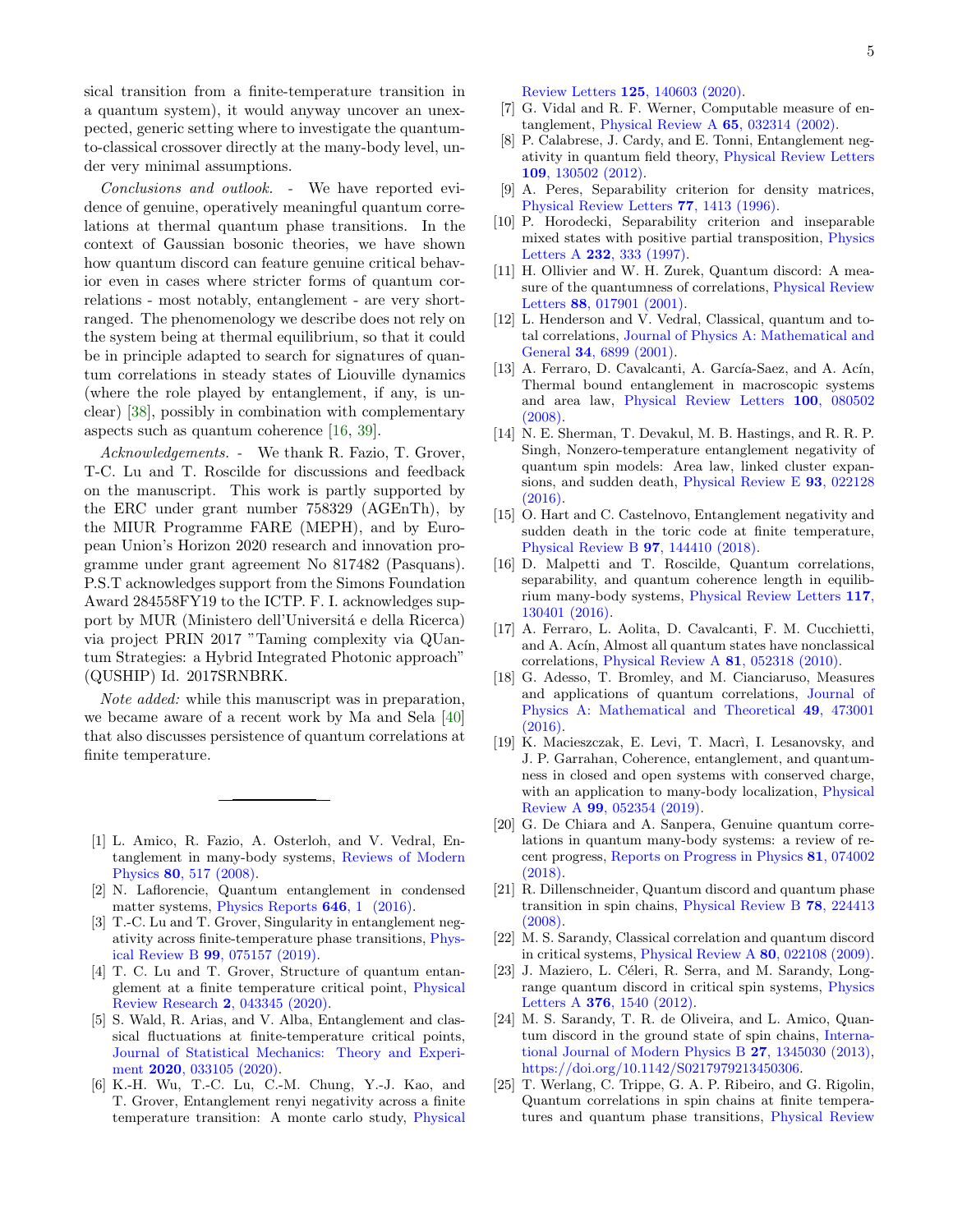Letters 105[, 095702 \(2010\).](https://doi.org/10.1103/PhysRevLett.105.095702)

- [26] T. Werlang and G. Rigolin, Thermal and magnetic quantum discord in heisenberg models, [Physical Review A](https://doi.org/10.1103/PhysRevA.81.044101) 81, [044101 \(2010\).](https://doi.org/10.1103/PhysRevA.81.044101)
- [27] J. Maziero, H. C. Guzman, L. C. Céleri, M. S. Sarandy, and R. M. Serra, Quantum and classical thermal correlations in the  $XY$  spin- $\frac{1}{2}$  chain, [Physical Review A](https://doi.org/10.1103/PhysRevA.82.012106) 82, [012106 \(2010\).](https://doi.org/10.1103/PhysRevA.82.012106)
- <span id="page-5-1"></span>[28] B. Tomasello, D. Rossini, A. Hamma, and L. Amico, Ground-state factorization and correlations with broken symmetry, [Europhysics Letters](https://doi.org/10.1209/0295-5075/96/27002) 96, 27002 (2011).
- <span id="page-5-0"></span>[29] S. Campbell, J. Richens, N. Lo Gullo, and T. Busch, Criticality, factorization, and long-range correlations in the anisotropic  $xy$  model, [Physical Review A](https://doi.org/10.1103/PhysRevA.88.062305) 88, 062305 [\(2013\).](https://doi.org/10.1103/PhysRevA.88.062305)
- <span id="page-5-2"></span>[30] Y. Huang, Scaling of quantum discord in spin models, [Physical Review B](https://doi.org/10.1103/PhysRevB.89.054410) 89, 054410 (2014).
- <span id="page-5-3"></span>[31] Approximated analytical expressions for the EQD can be obtained for a broad class of systems for the case of two-qubits (similarly to the case of entanglement and concurrence), which emphasize the relation between twobody EQD and correlation functions [\[41\]](#page-5-13). However, it is worth mentioning that such expressions for the EQD are not valid for arbitrary states, and one cannot immediately determine the behavior of the EQD from two-body correlations, even for the case of two spins [\[42,](#page-5-14) [43\]](#page-5-15). Examples in which the correlation length diverges, but the long-ranged EQD vanishes exist, as illustrated here.
- <span id="page-5-4"></span>[32] see Supplemental material.
- <span id="page-5-5"></span>[33] Y. Huang, Computing quantum discord is np-complete, [New Journal of Physics](https://doi.org/10.1088/1367-2630/16/3/033027) 16, 033027 (2014).
- <span id="page-5-6"></span>[34] P. Giorda and M. G. A. Paris, Gaussian quantum discord, [Physical Review Letters](https://doi.org/10.1103/physrevlett.105.020503) 105, 020503 (2010).
- <span id="page-5-7"></span>[35] G. Adesso and A. Datta, Quantum versus classical correlations in gaussian states, [Physical Review Letters](https://doi.org/10.1103/physrevlett.105.030501) 105, [030501 \(2010\).](https://doi.org/10.1103/physrevlett.105.030501)
- <span id="page-5-8"></span>[36] S. Pirandola, G. Spedalieri, S. L. Braunstein, N. J. Cerf, and S. Lloyd, Optimality of gaussian discord, [Physical](https://doi.org/10.1103/PhysRevLett.113.140405) Review Letters 113[, 140405 \(2014\).](https://doi.org/10.1103/PhysRevLett.113.140405)
- <span id="page-5-9"></span>[37] A. Serafini, F. Illuminati, and S. De Siena, Symplectic invariants, entropic measures and correlations of gaussian states, [Journal of Physics B](https://doi.org/10.1088/0953-4075/37/2/L02) 37, L21 (2003).
- <span id="page-5-10"></span>[38] J. Marino and S. Diehl, Driven markovian quantum criticality, [Physical Review Letters](https://doi.org/10.1103/PhysRevLett.116.070407) 116, 070407 (2016).
- <span id="page-5-11"></span>[39] I. Frérot and T. Roscilde, Quantum variance: A measure of quantum coherence and quantum correlations for many-body systems, [Physical Review B](https://doi.org/10.1103/physrevb.94.075121) 94, 075121 [\(2016\).](https://doi.org/10.1103/physrevb.94.075121)
- <span id="page-5-12"></span>[40] Z. Ma and E. Sela, Symmetric separability criterion for number conserving mixed states (2021), [arXiv:2110.09388 \[quant-ph\].](https://arxiv.org/abs/2110.09388)
- <span id="page-5-13"></span>[41] M. Ali, A. R. P. Rau, and G. Alber, Quantum discord for two-qubit x states, [Physical Review A](https://doi.org/10.1103/PhysRevA.81.042105)  $81$ , 042105 (2010).
- <span id="page-5-14"></span>[42] D. Girolami and G. Adesso, Quantum discord for general two-qubit states: Analytical progress, [Physical Review A](https://doi.org/10.1103/PhysRevA.83.052108) 83[, 052108 \(2011\).](https://doi.org/10.1103/PhysRevA.83.052108)
- <span id="page-5-15"></span>[43] Y. Huang, Quantum discord for two-qubit x states: Analytical formula with very small worst-case error, [Physical](https://doi.org/10.1103/PhysRevA.88.014302) Review A 88[, 014302 \(2013\).](https://doi.org/10.1103/PhysRevA.88.014302)
- <span id="page-5-16"></span>[44] B. Dakić, V. Vedral, and Č. Brukner, Necessary and Sufficient Condition for Nonzero Quantum Discord, [Phys.](https://doi.org/10.1103/PhysRevLett.105.190502) Rev. Lett. 105[, 190502 \(2010\).](https://doi.org/10.1103/PhysRevLett.105.190502)
- <span id="page-5-17"></span>[45] M. Piani, Problem with geometric discord, [Phys. Rev. A](https://doi.org/10.1103/PhysRevA.86.034101) 86[, 034101 \(2012\).](https://doi.org/10.1103/PhysRevA.86.034101)
- <span id="page-5-18"></span>[46] W. Roga, D. Spehner, and F. Illuminati, Geometric measures of quantum correlations: characterization, quantification, and comparison by distances and operations, [Journal of Physics A: Mathematical and Theoretical](https://doi.org/10.1088/1751-8113/49/23/235301) 49, [235301 \(2016\).](https://doi.org/10.1088/1751-8113/49/23/235301)
- <span id="page-5-19"></span>[47] G. Adesso and D. Girolami, Gaussian geometric discord, [International Journal of Quantum Information](https://doi.org/10.1142/s0219749911008192) 9, 1773 [\(2011\).](https://doi.org/10.1142/s0219749911008192)
- <span id="page-5-20"></span>[48] P. Marian and T. A. Marian, Hellinger distance as a measure of gaussian discord, [Journal of Physics A: Mathe](https://doi.org/10.1088/1751-8113/48/11/115301)[matical and Theoretical](https://doi.org/10.1088/1751-8113/48/11/115301) 48, 115301 (2015).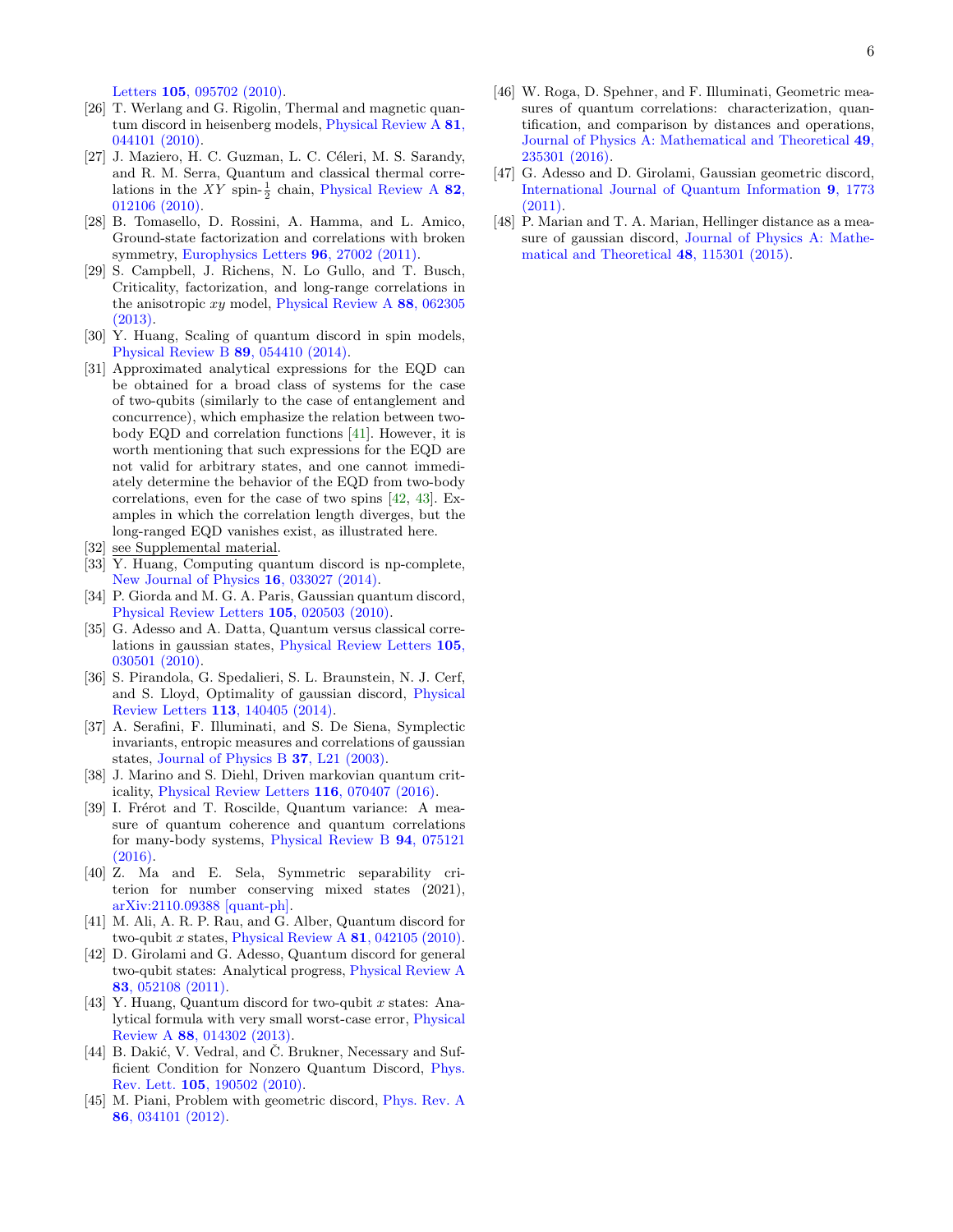# Supplementary Materials

## COVARIANCE MATRIX

Our model is described by Gaussian states, which are completely characterized by their covariance matrix. This fact allows one to compute various quantities efficiently, including the quantum discord. In particular, for our model, the elements of the covariance matrix (twopoint correlators) are

$$
\sigma_{\phi}(\vec{r} - \vec{r}') = 2 \langle \phi_{\vec{r}} \phi_{\vec{r}'} \rangle = \frac{1}{N} \sum_{\vec{k}} e^{i\vec{k} \cdot (\vec{r} - \vec{r}')} \frac{1}{\omega_{\vec{k}}} \coth\left(\frac{1}{2}\beta \omega_{\vec{k}}\right)
$$
\n(S1)

$$
\sigma_{\pi}(\vec{r} - \vec{r}') = 2 \langle \pi_{\vec{r}} \pi_{\vec{r}'} \rangle = \frac{1}{N} \sum_{\vec{k}} e^{i\vec{k} \cdot (\vec{r} - \vec{r}')} \omega_{\vec{k}} \coth\left(\frac{1}{2} \beta \omega_{\vec{k}}\right),\tag{S2}
$$

where  $\vec{k} = (k_1, k_2, \dots, k_d) = \frac{2\pi}{L}(n_1, n_2, \dots, n_d)$  for  $n_i = 0, 1, \cdots, L-1$ , and  $\omega_{\vec{k}} = \sqrt{m^2 + 4K \sum_{i=1}^d \sin^2(\frac{k_i}{2})}$ . Note that for finite-size systems, at the critical point, i.e.  $m = 0$ , the contribution of the zero mode for  $\sigma_{\phi}(\vec{r} - \vec{r}')$  diverges. On the other hand, in the thermodynamic limit,  $\sigma_{\phi}(\vec{r} - \vec{r}')$  is finite for  $d > 2$  and diverges otherwise. Focusing on two modes at sites  $\vec{r}$  and  $\vec{r}$  and tracing over all other modes, the covariance matrix reads

$$
\sigma = \begin{pmatrix}\n\sigma_{\phi}(0) & 0 & \sigma_{\phi}(\vec{r} - \vec{r}') & 0 \\
0 & \sigma_{\pi}(0) & 0 & \sigma_{\pi}(\vec{r} - \vec{r}') \\
\sigma_{\phi}(\vec{r} - \vec{r}') & 0 & \sigma_{\phi}(0) & 0 \\
0 & \sigma_{\pi}(\vec{r} - \vec{r}') & 0 & \sigma_{\pi}(0)\n\end{pmatrix}.
$$
\n(S3)

The previous formulation can then be brought in a more manageable form as discussed in the text.

#### GEOMETRIC DISCORD

Another way to measure the quantum discord is via a geometrical approach. This measure is called the geometric measure of quantum discord, or the geometric discord (GD) for short. It is defined as [\[44\]](#page-5-16),

$$
D_G(\rho_{AB}) = \frac{1}{N_d} \min_{\sigma} d(\rho, \sigma)^2,
$$
 (S4)

where the minimization is over the set of states  $\sigma$  with zero quantum discord (classical-quantum states), d is a distance function on the set of quantum states, and  $N_d$ is a normalization constant such that  $D_G \in [0,1]$ . It follows that the GD vanishes on the set of classical-quantum states, as is the case for the entropic discord, while the amount of quantum correlations of a given state is quantified by how "far" apart the state is from the set.

Initially, the distance most commonly used has been the Hilbert-Schmidt distance  $d_2(\rho, \sigma) = [\text{tr}(|\rho - \sigma|^2)]^{1/2}$ [\[44\]](#page-5-16). However, it turns out that the Hilbert-Schmidt distance is not contractive under quantum operations, a property that is necessary for physically reliable distances [\[45\]](#page-5-17). Thus, the GD based on the Hilbert-Schmidt distance is not a good measure of quantum correlations. On the other hand, prominent examples of contractive distances equipped with a physical and operational meaning are the Bures and Hellinger distances, defined as [\[46\]](#page-5-18)

$$
d_{\text{Bu}}(\rho, \sigma) = \left(2 - 2\sqrt{\mathcal{F}(\rho, \sigma)}\right)^{1/2} \tag{S5}
$$

$$
d_{\text{He}}(\rho, \sigma) = (2 - 2\mathcal{A}(\rho, \sigma))^{1/2}, \quad (S6)
$$

where the Uhlmann fidelity  $\mathcal{F}(\rho, \sigma)$  and the affinity  $\mathcal{A}(\rho, \sigma)$  are given by

$$
\mathcal{F}(\rho,\sigma) = \left(\text{tr}\left[ (\sqrt{\sigma} \rho \sqrt{\sigma})^{1/2} \right] \right)^2, \tag{S7}
$$

$$
\mathcal{A}(\rho,\sigma) = \text{tr}\,\sqrt{\rho}\sqrt{\sigma},\tag{S8}
$$

respectively. Apart of being contractive, these two distances also enjoy some other desirable mathematical properties, making them the most prominent metrics used to quantify quantum correlations (see Ref. [\[46\]](#page-5-18) for a thorough review).

In the context of Gaussian states, the Gaussian geometric discord is defined accordingly as the minimum squared distance between a Gaussian state and the set of classical-quantum Gaussian states [\[47\]](#page-5-19). However, the set of Gaussian states which are classical-quantum are known to consist of only product states. Therefore, the Gaussian geometric discord measures the total (classical and quantum) correlations, i.e., it cannot be the true geometric discord. Nevertheless, it is still an interesting quantity since it provides an upper bound to the true geometric discord and in terms of the Hellinger distance it is computable for all two-mode Gaussian states [\[46,](#page-5-18) [48\]](#page-5-20).

We thus study the behavior of the GD based on the Hellinger metric on the same model considered in the main text across a finite-temperature phase transition. In Fig. [\(S1a](#page-0-0)), we show the behavior of the GD for nearestneighbors in a system of  $N = 10^6$  sites. Again, the local maximum is found at the critical point  $g = g_c$ , similarly to the EQD. Concerning the long-distance properties, Fig. [\(S1b](#page-0-0)) shows the decay of the GD as a function of the distance for several values of g. We find that away from the critical point the GD vanishes exponentially. On the other hand, exactly at the critical point, the GD is